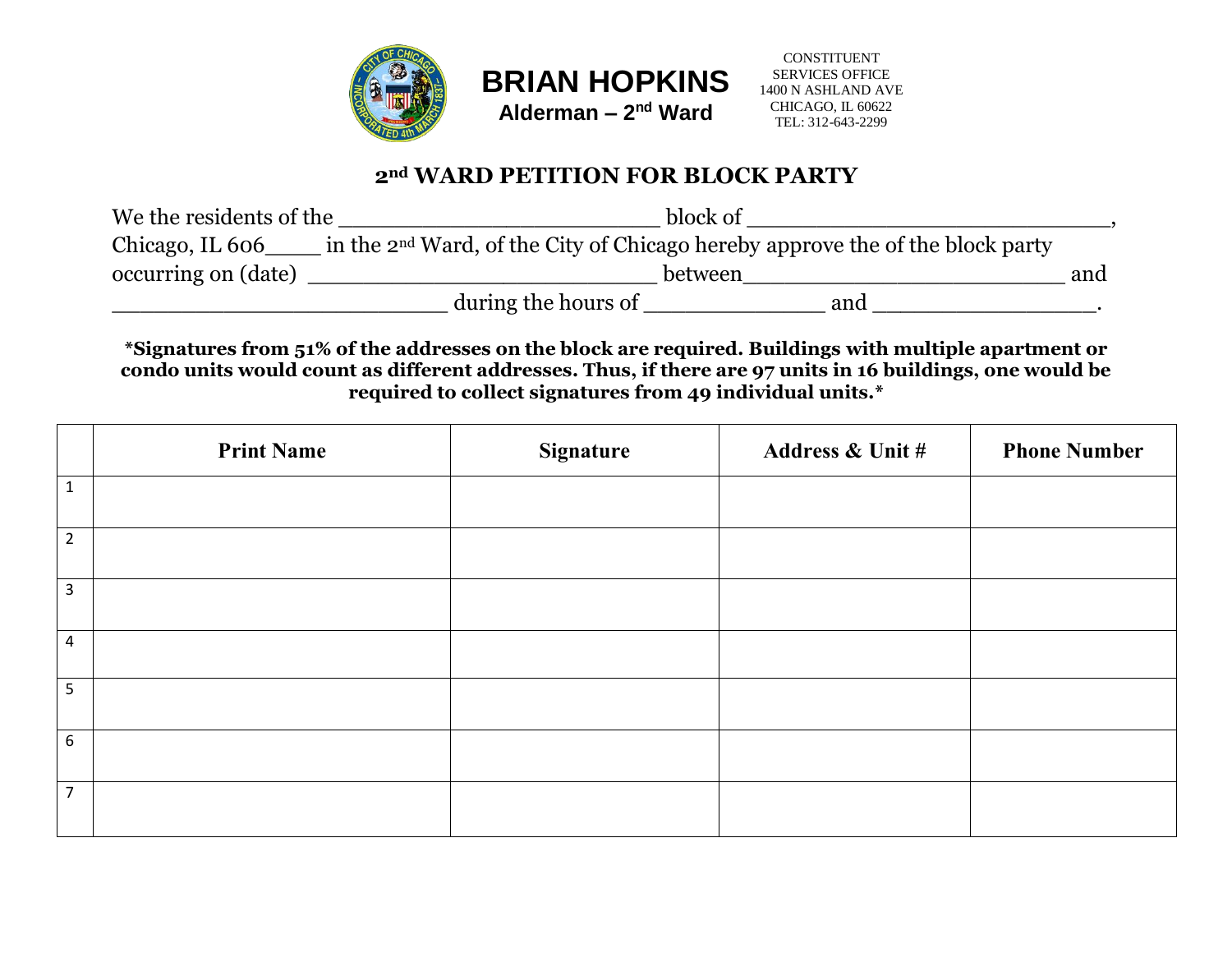|                 | <b>Print Name</b> | <b>Signature</b> | Address & Unit # | <b>Phone Number</b> |
|-----------------|-------------------|------------------|------------------|---------------------|
| $\,8\,$         |                   |                  |                  |                     |
| $9\,$           |                   |                  |                  |                     |
| $10\,$          |                   |                  |                  |                     |
| 11              |                   |                  |                  |                     |
| 12              |                   |                  |                  |                     |
| 13              |                   |                  |                  |                     |
| 14              |                   |                  |                  |                     |
| 15              |                   |                  |                  |                     |
| 16              |                   |                  |                  |                     |
| $\overline{17}$ |                   |                  |                  |                     |
| 18              |                   |                  |                  |                     |
| 19              |                   |                  |                  |                     |

Address: \_\_\_\_\_\_\_\_\_\_\_\_\_\_\_\_\_\_\_\_\_\_\_\_\_\_\_\_\_\_\_ Telephone Number: \_\_\_\_\_\_\_\_\_\_\_\_\_\_\_\_\_\_\_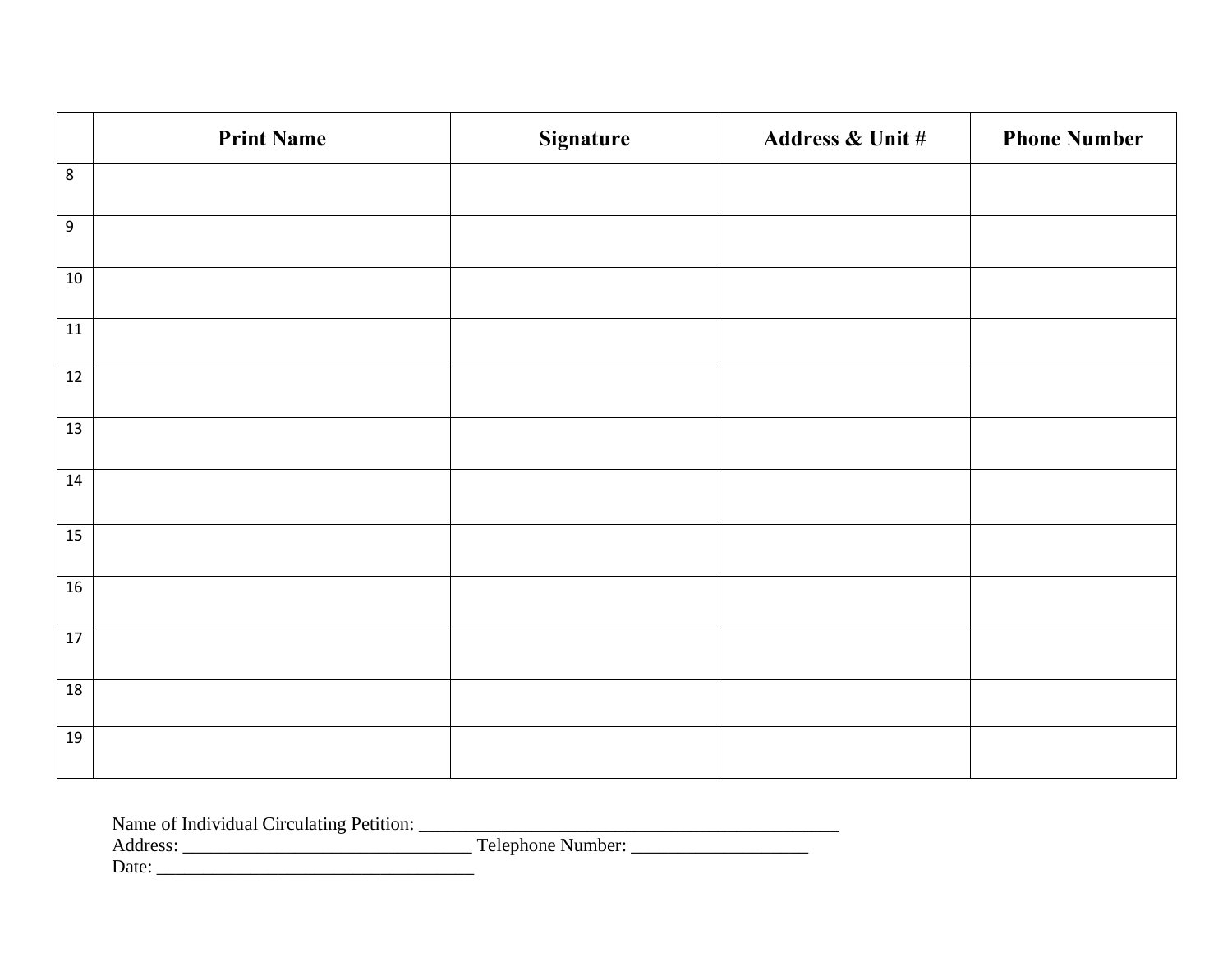|                 | <b>Print Name</b> | Signature | Address & Unit # | <b>Phone Number</b> |
|-----------------|-------------------|-----------|------------------|---------------------|
| 20              |                   |           |                  |                     |
| 21              |                   |           |                  |                     |
| 22              |                   |           |                  |                     |
| 23              |                   |           |                  |                     |
| 24              |                   |           |                  |                     |
| 25              |                   |           |                  |                     |
| 26              |                   |           |                  |                     |
| $\overline{27}$ |                   |           |                  |                     |
| 28              |                   |           |                  |                     |
| $\overline{29}$ |                   |           |                  |                     |
| 30 <sup>°</sup> |                   |           |                  |                     |
| 31              |                   |           |                  |                     |

Address: \_\_\_\_\_\_\_\_\_\_\_\_\_\_\_\_\_\_\_\_\_\_\_\_\_\_\_\_\_\_\_ Telephone Number: \_\_\_\_\_\_\_\_\_\_\_\_\_\_\_\_\_\_\_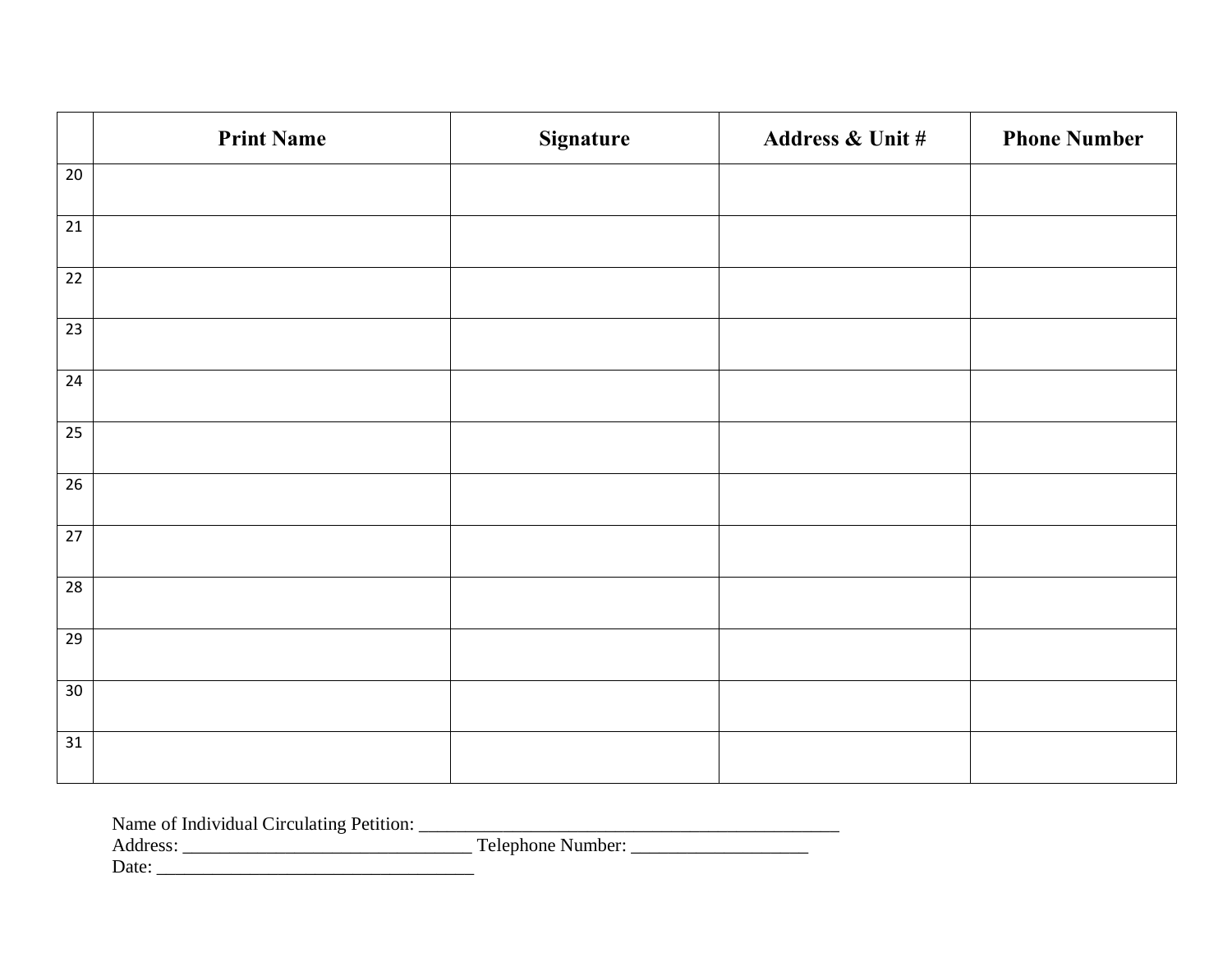|                 | <b>Print Name</b> | <b>Signature</b> | Address & Unit # | <b>Phone Number</b> |
|-----------------|-------------------|------------------|------------------|---------------------|
| 31              |                   |                  |                  |                     |
| 33 <sup>2</sup> |                   |                  |                  |                     |
| 34              |                   |                  |                  |                     |
| 35              |                   |                  |                  |                     |
| 36              |                   |                  |                  |                     |
| $\overline{37}$ |                   |                  |                  |                     |
| 38              |                   |                  |                  |                     |
| 39              |                   |                  |                  |                     |
| 40              |                   |                  |                  |                     |
| 41              |                   |                  |                  |                     |
| 42              |                   |                  |                  |                     |
| 43              |                   |                  |                  |                     |

Address: \_\_\_\_\_\_\_\_\_\_\_\_\_\_\_\_\_\_\_\_\_\_\_\_\_\_\_\_\_\_\_ Telephone Number: \_\_\_\_\_\_\_\_\_\_\_\_\_\_\_\_\_\_\_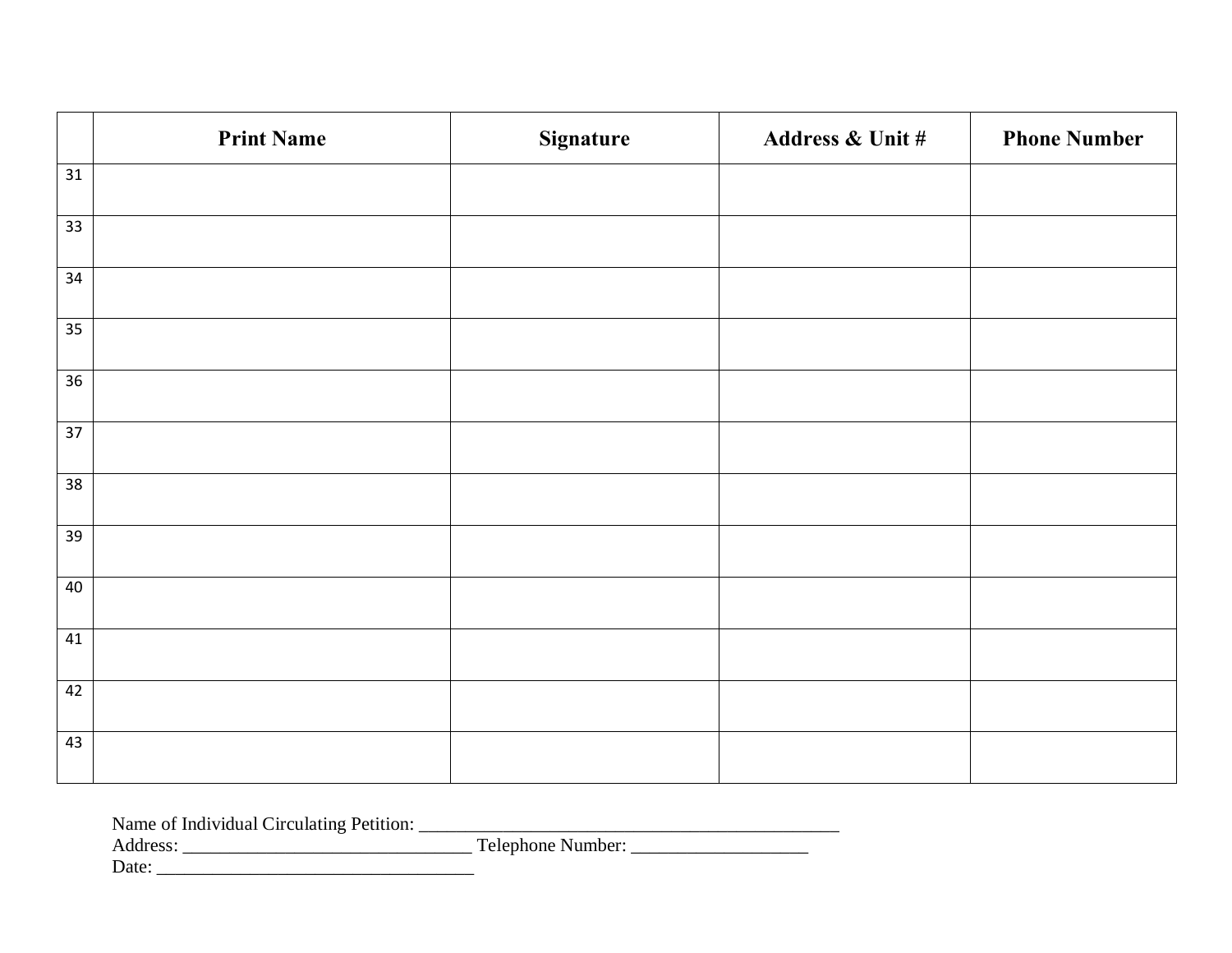|                 | <b>Print Name</b> | Signature | Address & Unit # | <b>Phone Number</b> |
|-----------------|-------------------|-----------|------------------|---------------------|
| 44              |                   |           |                  |                     |
| 45              |                   |           |                  |                     |
| 46              |                   |           |                  |                     |
| 47              |                   |           |                  |                     |
| 48              |                   |           |                  |                     |
| 49              |                   |           |                  |                     |
| 50              |                   |           |                  |                     |
| $\overline{51}$ |                   |           |                  |                     |
| 52              |                   |           |                  |                     |
| 53              |                   |           |                  |                     |
| 54              |                   |           |                  |                     |
| 55              |                   |           |                  |                     |

Address: \_\_\_\_\_\_\_\_\_\_\_\_\_\_\_\_\_\_\_\_\_\_\_\_\_\_\_\_\_\_\_ Telephone Number: \_\_\_\_\_\_\_\_\_\_\_\_\_\_\_\_\_\_\_